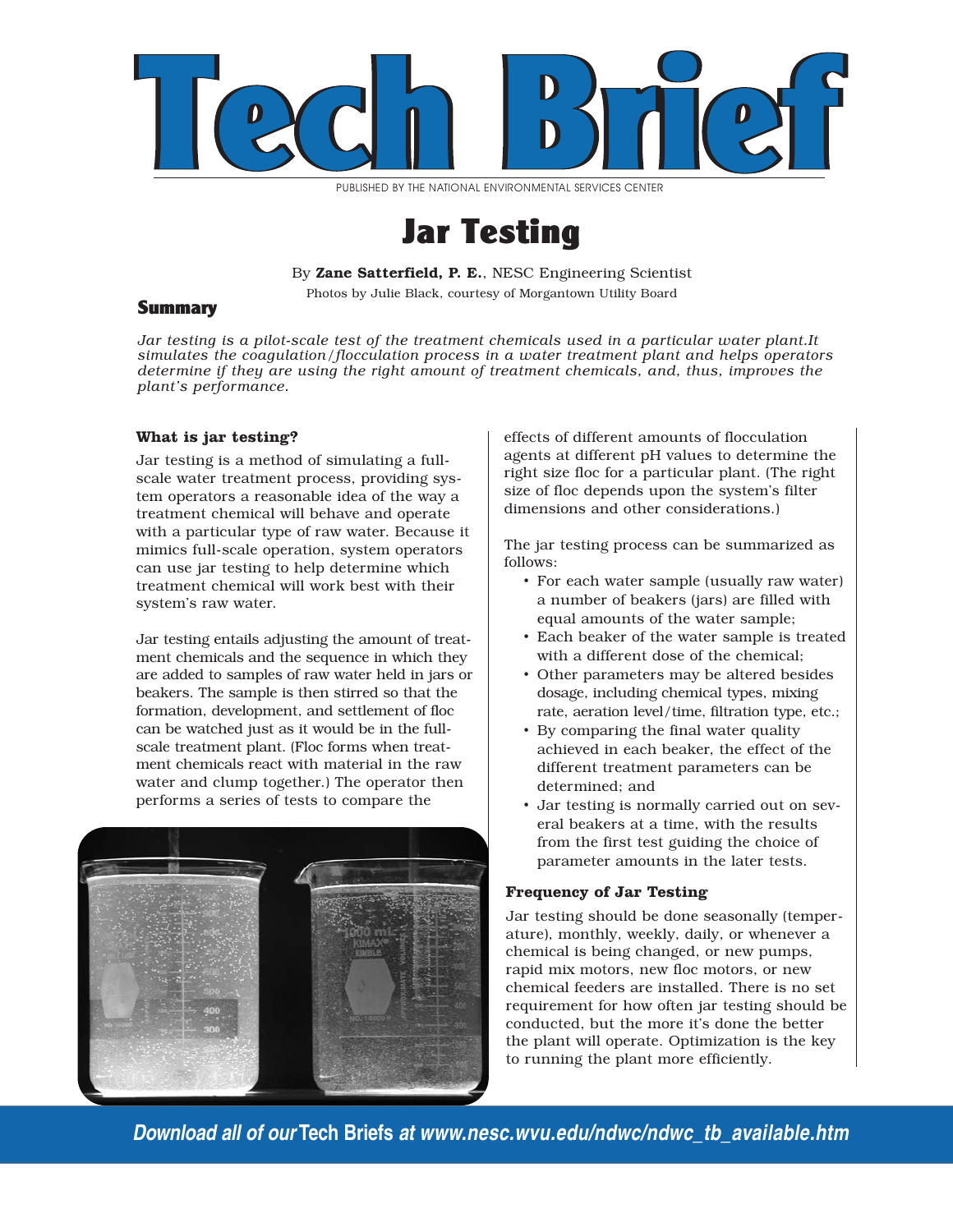## **Why perform jar tests?**

In the spring 1993 *On Tap* article "Jar Testing: Getting Started on a Low Budget," David Pask, former National Environmental Service Center engineer, wrote, "By performing jar tests, you can try alternative treatment doses and strategies without altering the performance of the full-scale treatment plant and easily compare the results of several different chemical treatments for time of formation, floc size, settleability, and, perhaps, filtration characteristics. One cannot make such comparisons with the full plant's treatment."

Another important reason to perform jar testing is to save money. One of the common problems in water treatment is overfeeding or overdosing, especially with coagulants. This may not hurt the quality of water, but it can cost a lot of money. One of the easiest things an operator can do for optimization of the plant is jar testing, and jar testing is a must when looking at best available technologies.

According to the Phipps and Bird Web site, "We often hear from treatment plants that they want to jar test; they know they should be jar testing; but they just can't seem to justify the cost of the equipment. Granted, a good, dependable six-station jar tester isn't cheap. The price of a complete set-up can be \$2,000 or more. In many cases, that can be a big chunk of a small system's annual equipment budget. . . .What many operators fail to realize is that jar testing, in most cases, saves money and in many cases a lot of money—so much money, in fact, that the initial cost of jar testing equipment is often recovered in less than one year. In many plants where jar testing is not done, there is a tendency to dose a little extra 'just to be sure.' This overdosing can result in on-going, unnecessarily high, coagulant expenses."

## **Jar Testing Procedures**

PAGE OF FOUR two

Ğ R

OF FOUR

The following jar test procedure uses alum (aluminum sulfate) a chemical for coagulation/flocculation in water treatment, and a typical six-gang jar tester. The results of this procedure can help optimize the performance of the plant.

• First, using a 1,000 milliliter (mL) graduated cylinder, add 1,000 mL of raw water to each of the jar test beakers. Record the temperature, pH, turbidity, and alkalinity of the raw water before beginning.

## *Jar Testing: Getting Started on a Low Budget*

David Pask, former National Environmental Services engineer, wrote an article, "Jar Testing: Getting Started on a Low Budget," in the spring 1993 issue of *On Tap*.This article outlines a procedure for how to build a two-jar jar tester.You can obtain this article by visiting NESC's Web site at this link: *www.nesc.wvu.edu/ ndwc/pdf/OT/OT\_sp93.pdf* for a pdf. You also may call us at (800) 624-8301 and ask for a copy via fax, email, or snail mail.

- Next, prepare a stock solution by dissolving 10.0 grams of alum into 1,000 mL distilled water. Each 1.0 mL of this stock solution will equal 10 mg $\L$  (ppm) when added to 1,000 mL of water to be tested.
- Using the prepared stock solution of alum, dose each beaker with increased amounts of the solution. See Table #1 below for an example of the increments and dosage:

| <b>Table 1</b> |         |                                        |
|----------------|---------|----------------------------------------|
| Jar #          | mL Alum | mg\L<br><b>Stock Added</b> Alum Dosage |
| 1              | 1.0     | 10.0                                   |
| $\overline{2}$ | 1.5     | 15.0                                   |
| 3              | 2.0     | 20.0                                   |
| $\overline{4}$ | 2.5     | 25.0                                   |
| 5              | 3.0     | 30.0                                   |
| 6              | 3.5     | 35.0                                   |

• After dosing each beaker, turn on the stirrers. This part of the procedure should reflect the actual conditions of the plant as much as possible. Meaning, if the plant has a static mixer following chemical addition, followed by 30 minutes in a flocculator, then 1.5 hours of settling time before the filters, then the test also should have these steps. The jar test would be performed as follows: Operate the stirrers at a high RPM for 1 minute to simulate the static mixer. Then reduce the speed of the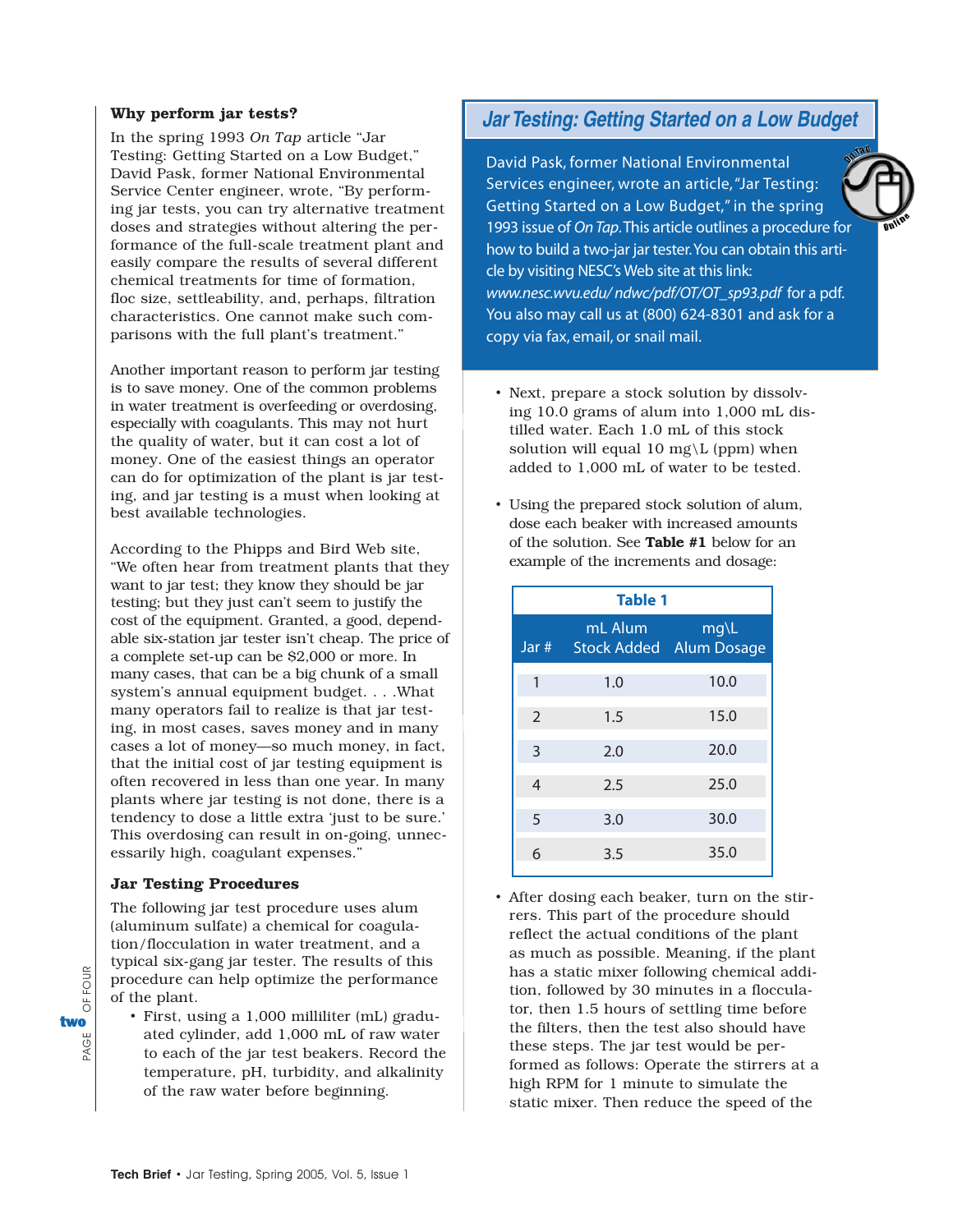If a new jar tester isn't in the budget, the following illustration and instruction will help in building a two-jar "jar tester" from parts that can be bought at a local hardware and electronics store.This information comes from an article published in the spring 1993 *On Tap* newsletter and authored by **David Pask**, former National Environmental Services Center Engineering Scientist. According to Pask, these two-jar or two-gang jar testers can be assembled for a relatively low cost.

## *Parts List:*

- Base—one piece of 18-mm ply baseboard—or 3/4-inch plywood, Plexiglas, old piece of counter top, or similar material that is at least 12 inches x 8 inches
- Two clear, square, quart "Mason" pre-serving jars
- One 24-inch piece of 3/4-inch, white PVC water line. Cut into four pieces:
	- One 5-inch long
	- One 12-inch long
	- Two 3.5-inch long
- Two 3/4-inch PVC Tees
- One 3/4-inch fitting cross or plus
- Two 1.5 volt motors to fit into the tees
- Two couplings for the motors like an electrical connector to fit over motor spindles
- Two pieces of straight-solid copper wire 6 to 7 inches with loop on one end for the stirrer
- Two copper discs the size of a penny for soldering to the loops on the stirrers
- Eight 1/2-inch long, sheet metal screws.
- One 20-inch piece of 18-gauge (American Wire Gauge awg) red wire cut into two even pieces or standard "bell" wire
- One 20-inch piece of 18-awg black wire cut into two even pieces or standard "bell" wire
- One alkaline "D"-cell battery
- One D-cell battery mount
- Two 25 ohm x 2 watt variable resister one for each motor
- One plastic electrical junction box to house the electrical components
- One DC slide or toggle switch
- One 3/4-inch PVC flange socket couple to attach pipe to base

## *Tools needed:*

- Drill
- 1/8-inch drill bit
- Phillips and straight screw drives
- Wire cutters
- Solder
- Soldering gun
- Hack saw
- Old hack saw blade or dermal motor tool to



25 ohm x 2 watt variable resistors



1.5 volt alkaline D cell 1.5 volt motors

ream the horizontal connections of the cross

- Wire strippers
- Tape measure

## *Assembly*

The only awkward part of building the stirrers is the reaming out the horizontal connections of the cross, so it will slide easily onto the 3/4-inch pipe. One way to do this you can take a piece of hack saw blade and set it into a slot that is cut in the end of a section of pipe (see **Figure 1** above).

The 1.5-volt motors are not really designed to operate at such a low speed; however, they will work if each is controlled with a 25 ohm, two watt, variable resistor (see **Figure 2** above).

I recommend not gluing any of the fittings together but to use a sheet metal screw as a set screw to hold the fittings in place.